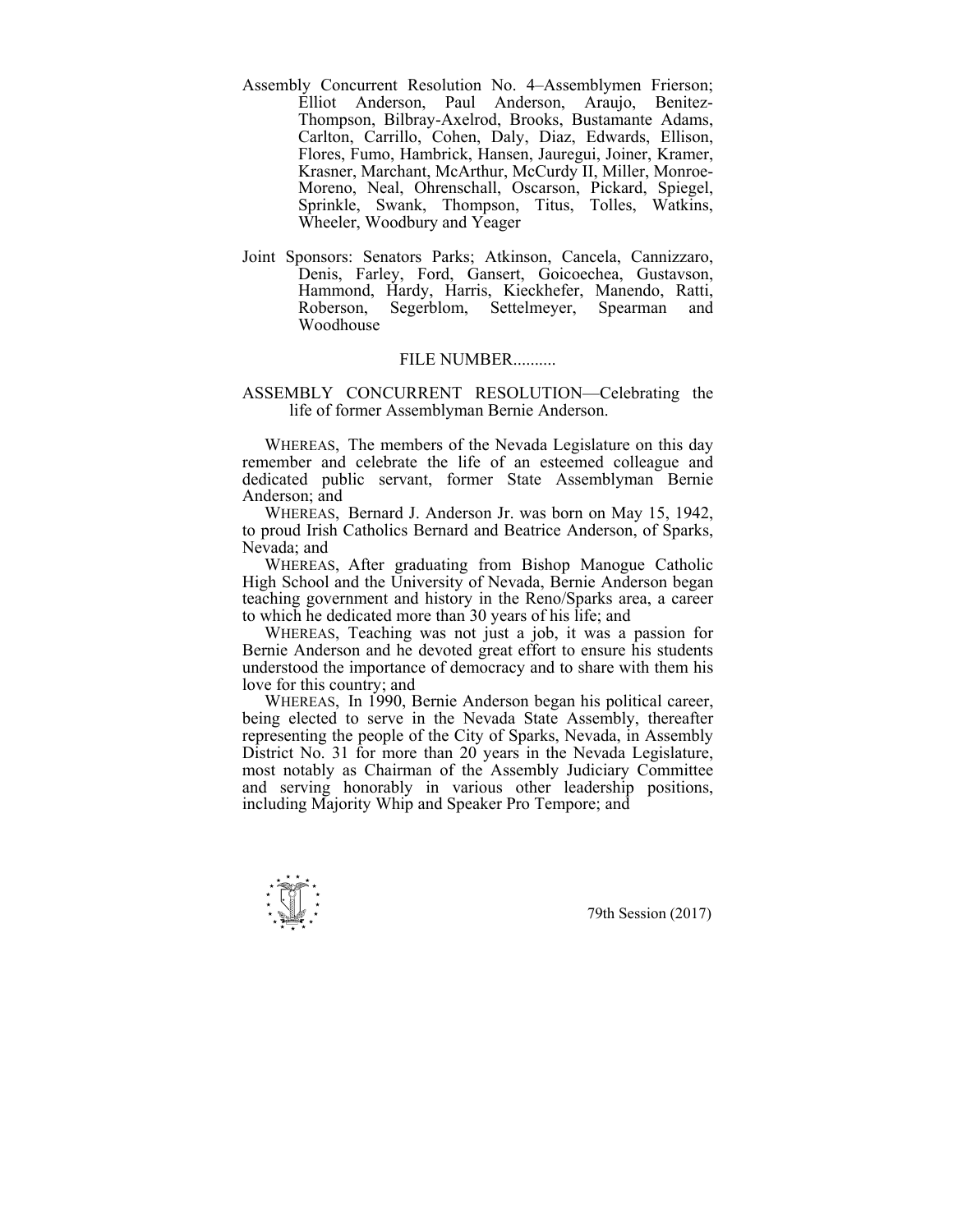WHEREAS, Although as Chairman of the Assembly Judiciary Committee, Bernie Anderson was a stickler for decorum and known for the efficiency with which he led his committee, as it routinely considered and processed more bills than any other legislative committee he always ensured that the voices of all Nevadans were heard; and

 WHEREAS, The "Woodshed" located in the offices of Chairman Anderson became infamous to those working with the Judiciary Committee as a place where they would be called upon to answer for their actions or to participate in the mediation of difficult issues, an effective tool which others continue to try to emulate today; and

 WHEREAS, Bernie Anderson's knowledge of the legislative process was unparalleled and he took great delight in teaching and mentoring other Legislators; and

 WHEREAS, Bernie Anderson's concerted effort to wear a tie each day to match the subjects or occasions being considered at the Legislature was more than a fashion statement, it was subtle notice that he was aware of the legislative agenda for the day and was willing to meet those challenges; and

 WHEREAS, Even though Bernie Anderson's first loyalty was to his constituents in the City of Sparks, he believed that as a public servant he was responsible to work toward the good of all Nevadans and always considered the impact of legislation as a whole; and

 WHEREAS, Of the many issues Bernie worked on as a Legislator, he was proudest of his work in creating Nevada's first Drug Courts and combating domestic violence; and

 WHEREAS, This longtime educator brought life to his curriculum by such actions as dressing up as historic characters to interact with his high school students, and peppering his legislative floor speeches with examples of courage shown by the Founding Fathers during the Revolutionary War; and

 WHEREAS, Bernie Anderson had an incomparable ability to combine humor with public policy, as illustrated most notably when he would wear the hat from Cat in the Hat around the halls of the Legislature on March 2nd, the birthdate of Dr. Seuss, and read excerpts of the books on the floor of the Assembly to honor the author and emphasize the importance and joy of reading; and

 WHEREAS, In addition to serving the citizens of Nevada as an educator and Legislator, Bernie was also a Staff Sergeant E-6 in the Nevada Army National Guard from 1960 to 1967, and in 2007 was honored with the Charles Dick Medal of Merit in recognition of his service to the National Guard; and